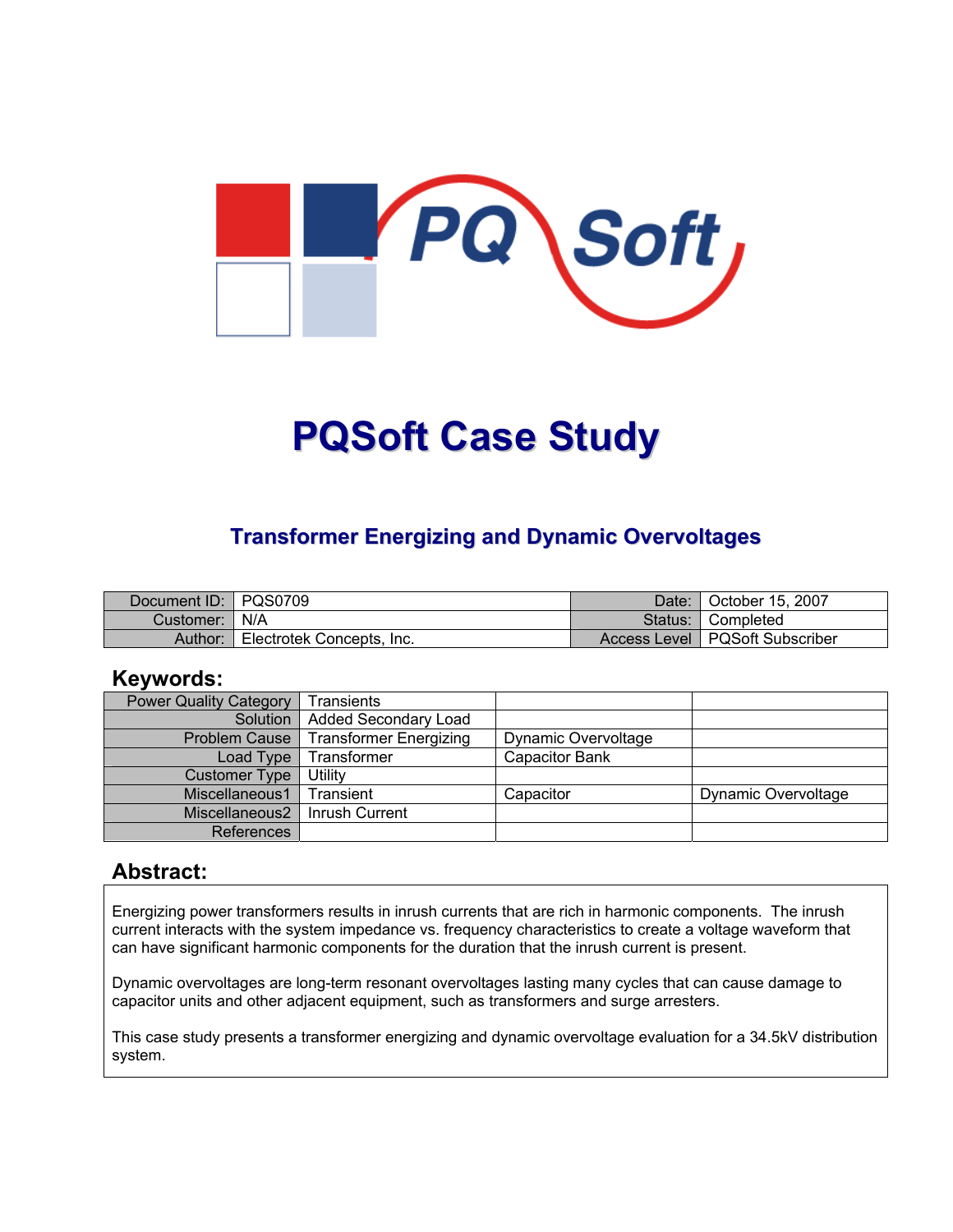## <span id="page-1-0"></span>**TABLE OF CONTENTS**

## **LIST OF FIGURES**

| Figure 1 - Oneline Diagram for Transformer Energizing and Dynamic Overvoltage3 |  |
|--------------------------------------------------------------------------------|--|
|                                                                                |  |
|                                                                                |  |
|                                                                                |  |
|                                                                                |  |
|                                                                                |  |
|                                                                                |  |
|                                                                                |  |
|                                                                                |  |
|                                                                                |  |

## **RELATED STANDARDS**

IEEE Std. 1036

#### **GLOSSARY AND ACRONYMS**

MOV Metal Oxide Varistor Arrester<br>MSSPL Maximum Switching Surge Pre MSSPL Maximum Switching Surge Protective Level<br>SiC SiC Silicon Carbide Arrester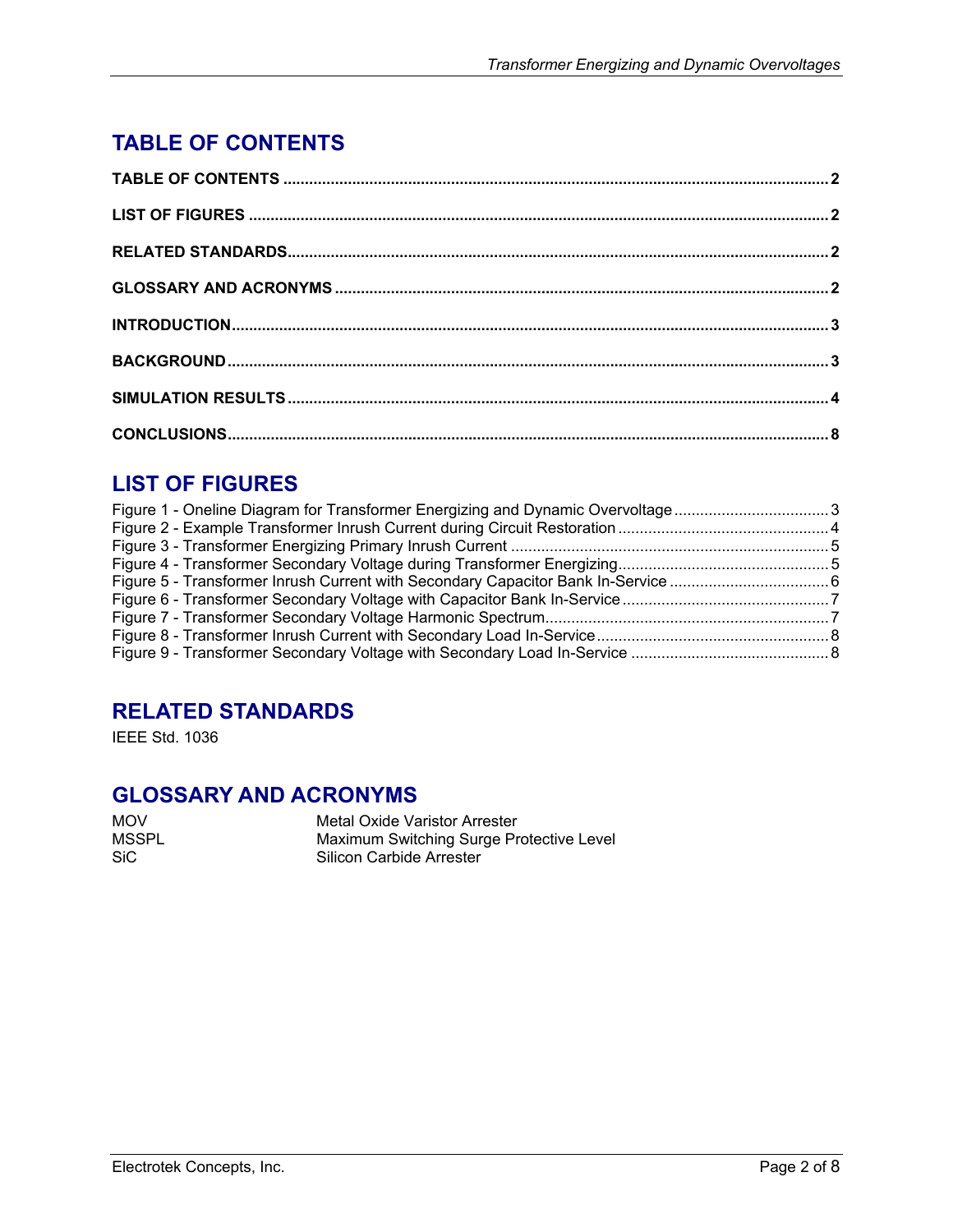### <span id="page-2-0"></span>**INTRODUCTION**

A transformer energizing and dynamic overvoltage evaluation was completed for the system shown in [Figure 1.](#page-2-1)

<span id="page-2-1"></span>

**Figure 1 - Oneline Diagram for Transformer Energizing and Dynamic Overvoltage** 

## **BACKGROUND**

Energizing saturable devices (devices with magnetic cores), such as power transformers, results in inrush currents that are rich in harmonic components. The inrush current interacts with the system impedance vs. frequency characteristics to create a voltage waveform that can have significant harmonic components for the duration that the inrush current is present. Transformer inrush current typically decays over a period on the order of one second.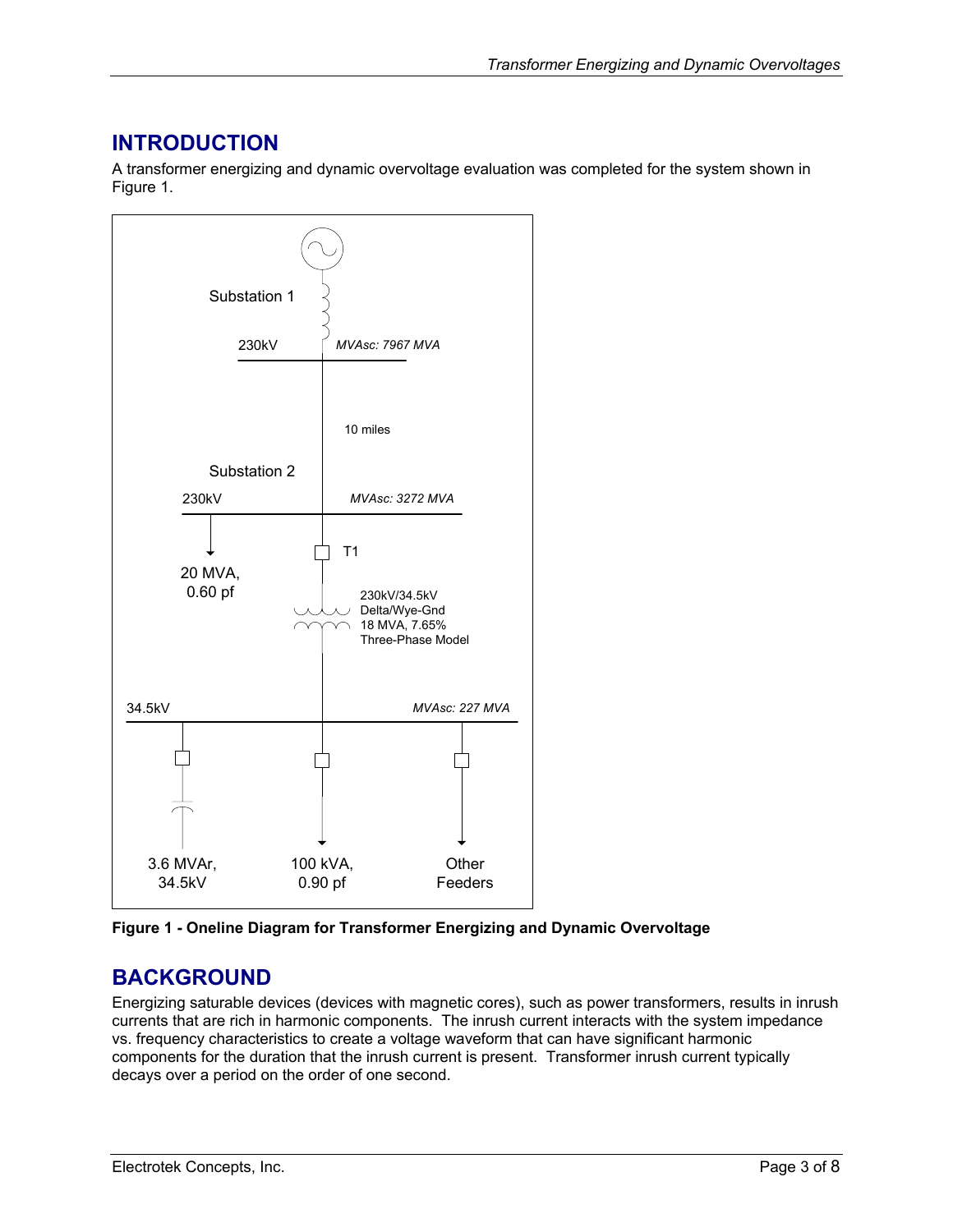<span id="page-3-0"></span>This phenomenon combines concerns for harmonic current distortion and transient voltages. The harmonics of concern are low order (dominated by the 2<sup>nd</sup> through the 5<sup>th</sup> harmonics). If the circuit has a high impedance resonance near one of these frequencies, a dynamic overvoltage condition results that can cause failure of arresters and problems with sensitive equipment.

This problem is typically limited to cases of energizing large transformers with large power factor correction capacitor banks (e.g., arc furnace installations or other large industrial facilities). The solution to problems with dynamic overvoltages is to assure that the conditions causing the system resonance are not present when the transformer is energized. This could mean making sure a capacitor bank is out of service whenever a large transformer is energized.

[Figure 2](#page-3-1) shows an example measured current waveform on a 12.5kV feeder during a transformer energizing operation.

<span id="page-3-1"></span>

**Figure 2 - Example Transformer Inrush Current during Circuit Restoration** 

#### **SIMULATION RESULTS**

The accuracy of the system model was verified using three-phase and single-line-to-ground fault currents and other steady-state quantities, such as transformer, load, and capacitor bank rated currents and voltage rise.

The initial case (Case 1a) involved energizing the 18 MVA transformer using the high-side circuit breaker T1 with no secondary load or the 3.6 MVAr capacitor bank in-service on the 34.5kV bus. [Figure 3](#page-4-1) shows the worst-case simulated primary transformer current (Phase A) during energization of the unloaded transformer. The peak inrush current is nearly 175 amps. For reference, the full-load current for the transformer is approximately 45 amps. [Figure 4 s](#page-4-2)hows the corresponding secondary 34.5kV bus voltage waveform, which contains virtually no distortion.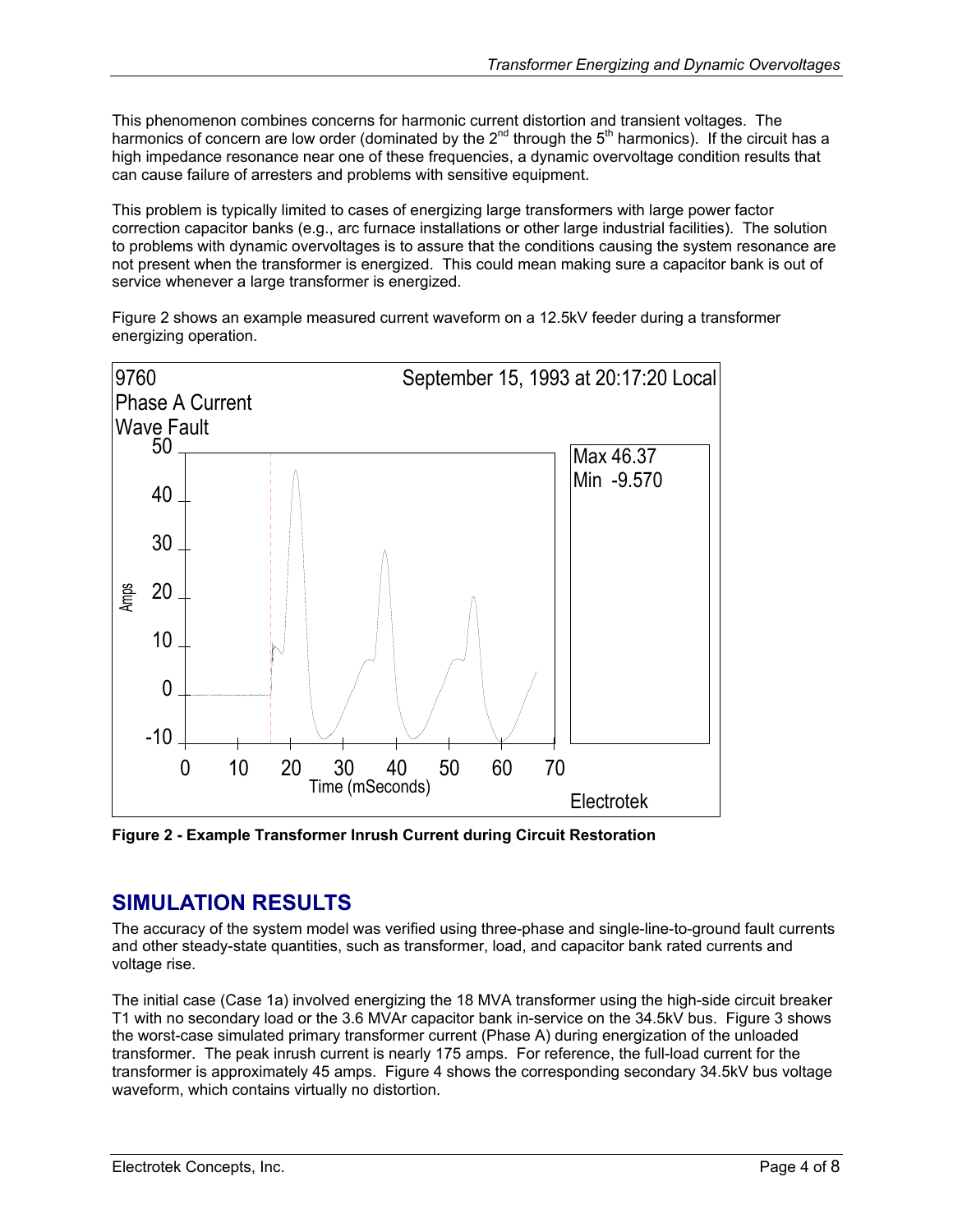<span id="page-4-1"></span><span id="page-4-0"></span>

**Figure 3 - Transformer Energizing Primary Inrush Current** 

<span id="page-4-2"></span>

**Figure 4 - Transformer Secondary Voltage during Transformer Energizing** 

Transformer inrush current is rich in  $2^{nd}$ ,  $3^{rd}$ ,  $4^{th}$ , and  $5^{th}$  harmonics. The exact characteristics of the inrush current are dependent on transformer parameters (e.g., saturation curve) and the initial condition of the residual transformer flux.

The second case (Case 1b) involved energizing the 18 MVA transformer using the high-side circuit breaker T1 with no secondary load and with the 3.6 MVAr capacitor bank in-service on the 34.5kV bus.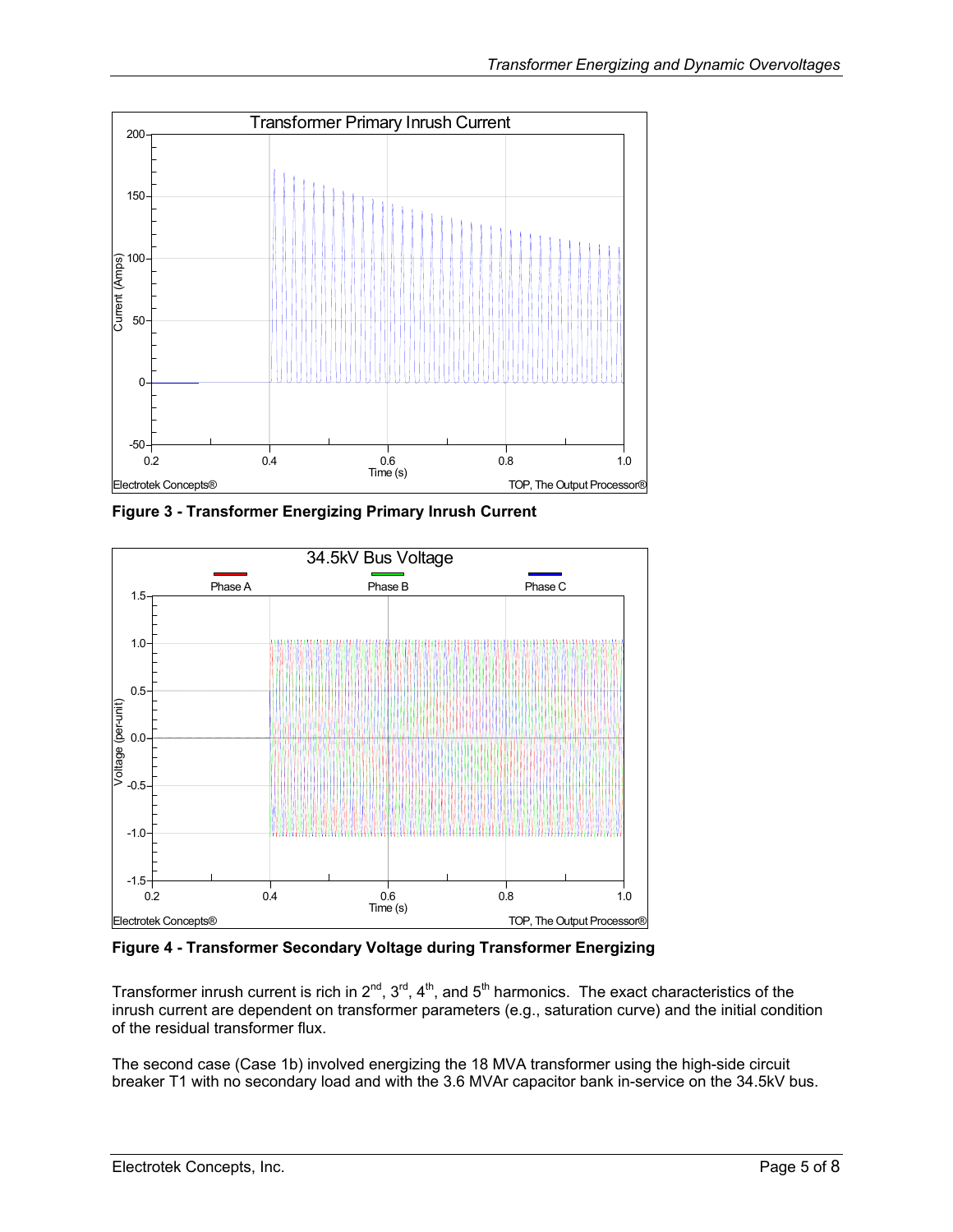<span id="page-5-0"></span>The resonant frequency for the 18 MVA transformer and the 3.6 MVAr capacitor bank may be approximated using the following expression:

$$
h_r \approx \sqrt{\left(\frac{MVA_{3\phi}}{MVAr_{3\phi}}\right)} = \sqrt{\left(\frac{227}{3.6}\right)} = 7.94 \text{ (476Hz)}
$$

where:

 $h_r$  = parallel resonant frequency (x fundamental) MVA<sub>3 $\phi$ </sub> = three-phase short circuit capacity (MVA =  $\sqrt{3}$  \* 34.5 kV \* 3.8 kA ≈ 227 MVA)  $MVar_{3\phi}$  = three-phase capacitor bank rating (MVAr)

[Figure 5](#page-5-1) shows the worst-case simulated primary transformer current (Phase A) during energization of the unloaded transformer with the 3.6 MVAr capacitor bank in-service on the 34.5kV bus. [Figure 6](#page-6-1) shows the corresponding worst-case secondary 34.5kV bus voltage (Phase C).

As can be observed from the simulation results, the current waveform is much more distorted than the initial case that did not have the 3.6 MVAr capacitor bank in-service. In addition, the voltage waveform shows a resonance condition and the resulting dynamic overvoltage. Dynamic overvoltages are defined as long-term resonant overvoltages lasting many cycles that can cause damage to capacitor units and other adjacent equipment, such as transformers and surge arresters. [Figure 7](#page-6-2) shows the results of a Fourier analysis of the voltage waveform. The highest harmonic voltage component is at 480 Hz, which corresponds to the previous resonance calculation.

<span id="page-5-1"></span>

**Figure 5 - Transformer Inrush Current with Secondary Capacitor Bank In-Service**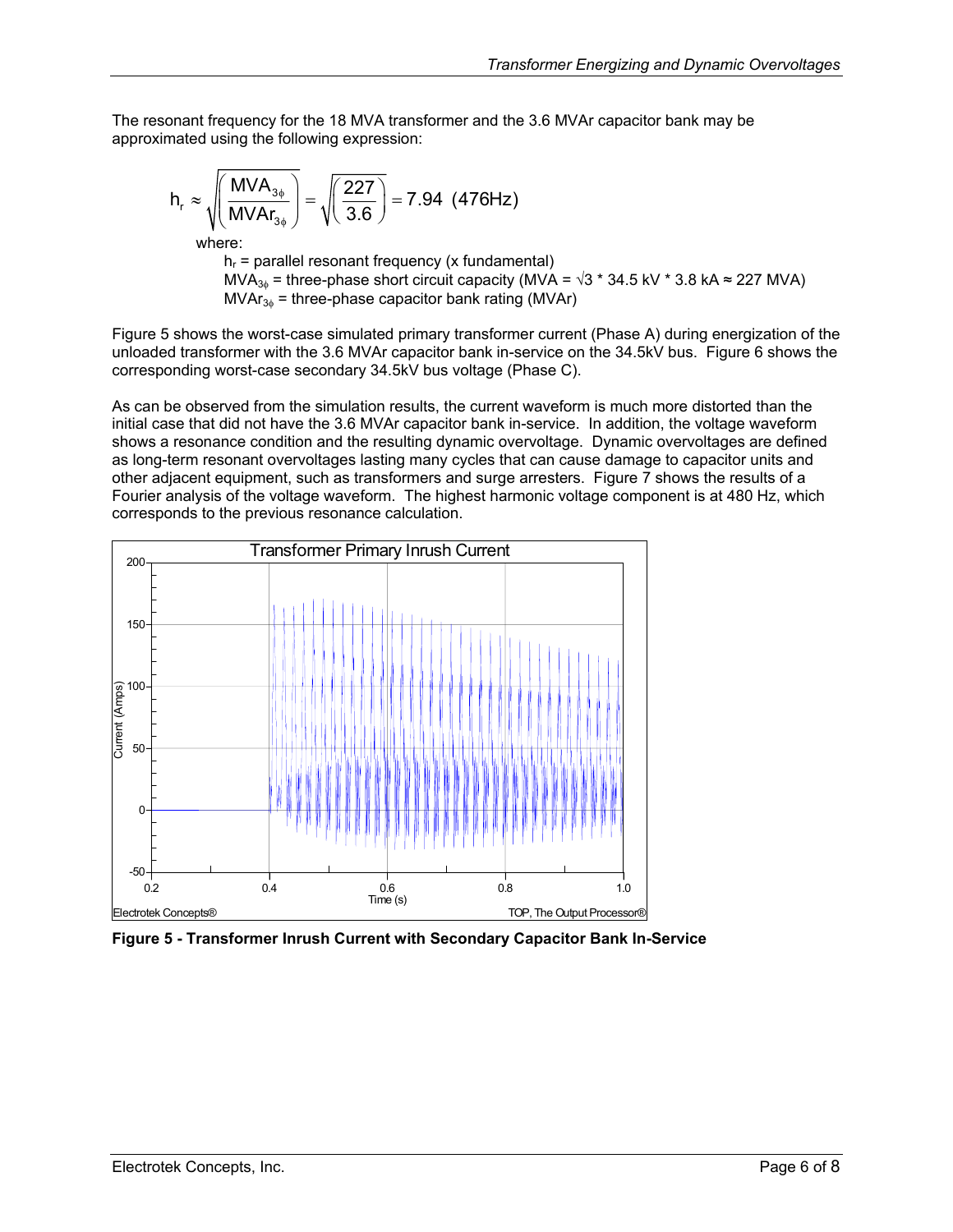<span id="page-6-1"></span><span id="page-6-0"></span>

**Figure 6 - Transformer Secondary Voltage with Capacitor Bank In-Service**

<span id="page-6-2"></span>

**Figure 7 - Transformer Secondary Voltage Harmonic Spectrum** 

The final case (Case 1c) shows the effect of adding a secondary load on the 34.5kV bus, while still energizing the 18 MVA transformer using the high-side circuit breaker T1 with the 3.6 MVAr capacitor bank in-service. [Figure 8](#page-7-1) shows the worst-case simulated primary transformer current (Phase A) during energization of the loaded transformer with the 3.6 MVAr capacitor bank in-service on the 34.5kV bus. [Figure 9](#page-7-2) shows the corresponding worst-case secondary 34.5kV bus voltage (Phase C). As can be observed from the simulation results, the current and voltage waveforms are much less distorted with 5,000 kVA of resistive load included on the 34.5kV bus.